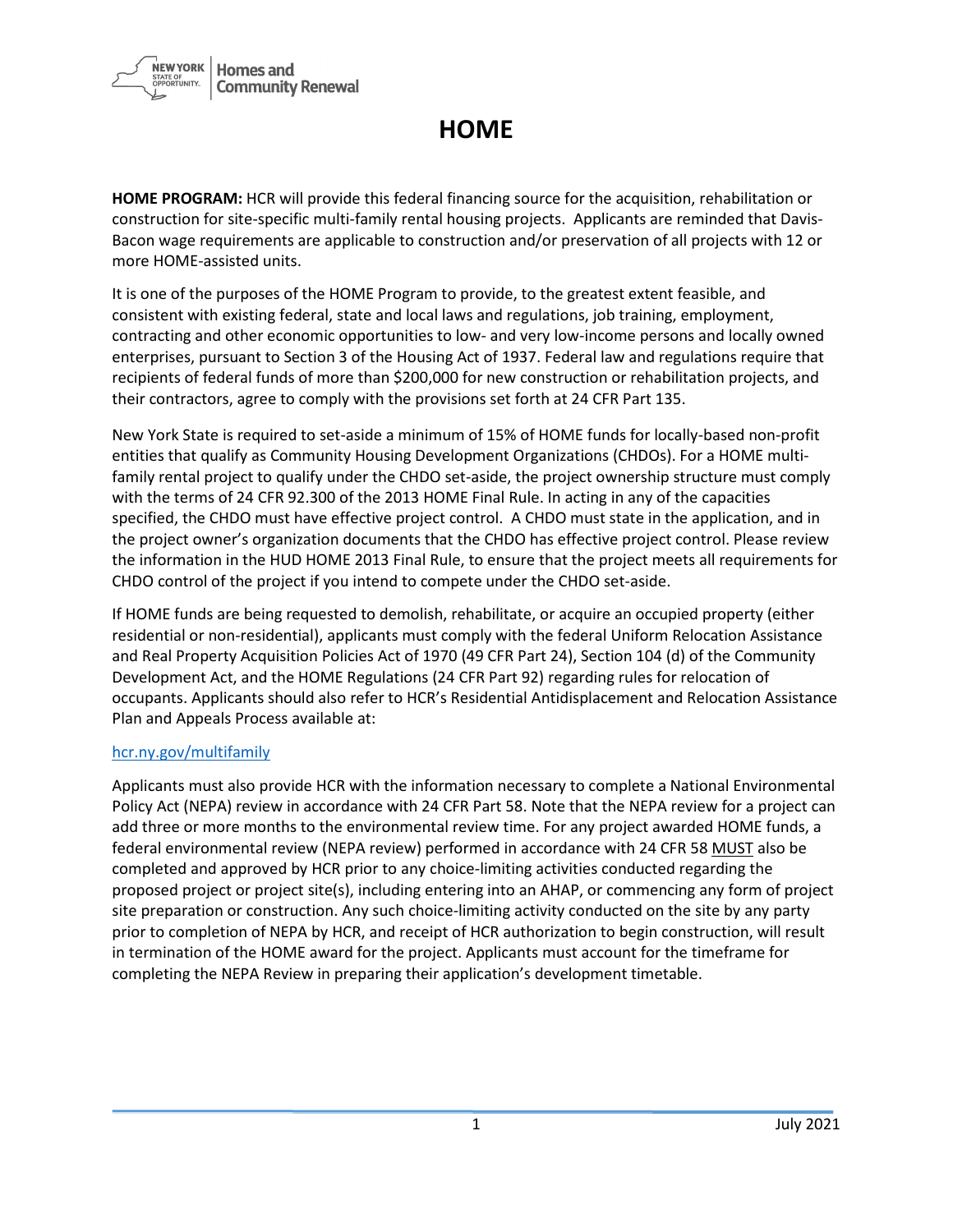| <b>Eligible Uses</b>                                       | Residential only. Any customary development hard costs, acquisition related soft<br>costs or relocation costs. HCR will not allow HOME capital funds to be used for<br>the purchase of furniture and equipment. If the project is funded by more than<br>one source of HOME funds, total HOME funds from all participating jurisdictions<br>must be within published HOME maximum subsidy limits.<br>Permanent financing only.                                                                                                                                                                                                                                                                                                                                                                                                                                                                                                                                                                                          |
|------------------------------------------------------------|-------------------------------------------------------------------------------------------------------------------------------------------------------------------------------------------------------------------------------------------------------------------------------------------------------------------------------------------------------------------------------------------------------------------------------------------------------------------------------------------------------------------------------------------------------------------------------------------------------------------------------------------------------------------------------------------------------------------------------------------------------------------------------------------------------------------------------------------------------------------------------------------------------------------------------------------------------------------------------------------------------------------------|
| <b>Area Median</b><br><b>Income</b><br><b>Restrictions</b> | HOME assisted rental units must be occupied by households with incomes at or<br>below 60% of Area Median Income.                                                                                                                                                                                                                                                                                                                                                                                                                                                                                                                                                                                                                                                                                                                                                                                                                                                                                                        |
|                                                            | For projects seeking funding under the Middle Income Housing Program (MIHP),<br>at least 10% but no more than 30% of the units in the project must be for<br>households with incomes over 60% AMI (above 80% AMI if LIHTC income<br>averaging is utilized) and up to 130% AMI. HCR will allow a reduced rent burden<br>to encourage middle- and moderate- income households to reside in<br>economically distressed neighborhoods, such as a Qualified Census Tract (QCT)<br>or a project which is a component of a downtown revitalization effort. In such<br>cases, HCR will allow up to a 20% rent advantage for middle-income tenants. For<br>example, if the rent of a MIHP unit is set at an 80% AMI affordability level, it may<br>be rented to households up to 100% AMI. Projects outside of a QCT or which are<br>not a component of a downtown revitalization effort must be able to achieve<br>rents that are affordable to households with incomes of at least 80% AMI in<br>order to access MIHP funding. |
| <b>Per Residential</b><br><b>Unit Maximum</b>              | HOME Program Subsidy Limits vary by bedroom size. See Reference Materials for<br>HOME Program Subsidy Limits.                                                                                                                                                                                                                                                                                                                                                                                                                                                                                                                                                                                                                                                                                                                                                                                                                                                                                                           |
| Award                                                      | For MIHP financed units, up to \$140,000 in MIHP per unit in New York City,<br>Westchester, Nassau & Suffolk counties, and up to \$95,000 in MIHP per unit in<br>all other counties.                                                                                                                                                                                                                                                                                                                                                                                                                                                                                                                                                                                                                                                                                                                                                                                                                                    |
| Per Project<br><b>Maximum Award</b>                        | Up to \$2,640,000 per project, with the following exception: up to \$3,740,000 per<br>project for family projects meeting Housing Opportunity Project criteria, as cited<br>in the 9% LIHTC Set-Aside, with an average of 2 bedrooms provided in the<br>project.                                                                                                                                                                                                                                                                                                                                                                                                                                                                                                                                                                                                                                                                                                                                                        |
| <b>Interest Rate and</b><br><b>Loan Terms</b>              | 0.5% interest-only. Minimum of 30 year term, up to 50 year term.                                                                                                                                                                                                                                                                                                                                                                                                                                                                                                                                                                                                                                                                                                                                                                                                                                                                                                                                                        |
| Eligible<br><b>Applicants</b>                              | Individuals and private for profit and not-for-profit organizations with a<br>demonstrated capacity to develop feasible projects; units of local government<br>which are not HOME participating jurisdictions, either directly or part of a HOME<br>consortium, as are agencies under their control; CHDO's which are community<br>based, not-for-profit organizations with experience in providing low-income<br>housing assistance.                                                                                                                                                                                                                                                                                                                                                                                                                                                                                                                                                                                   |